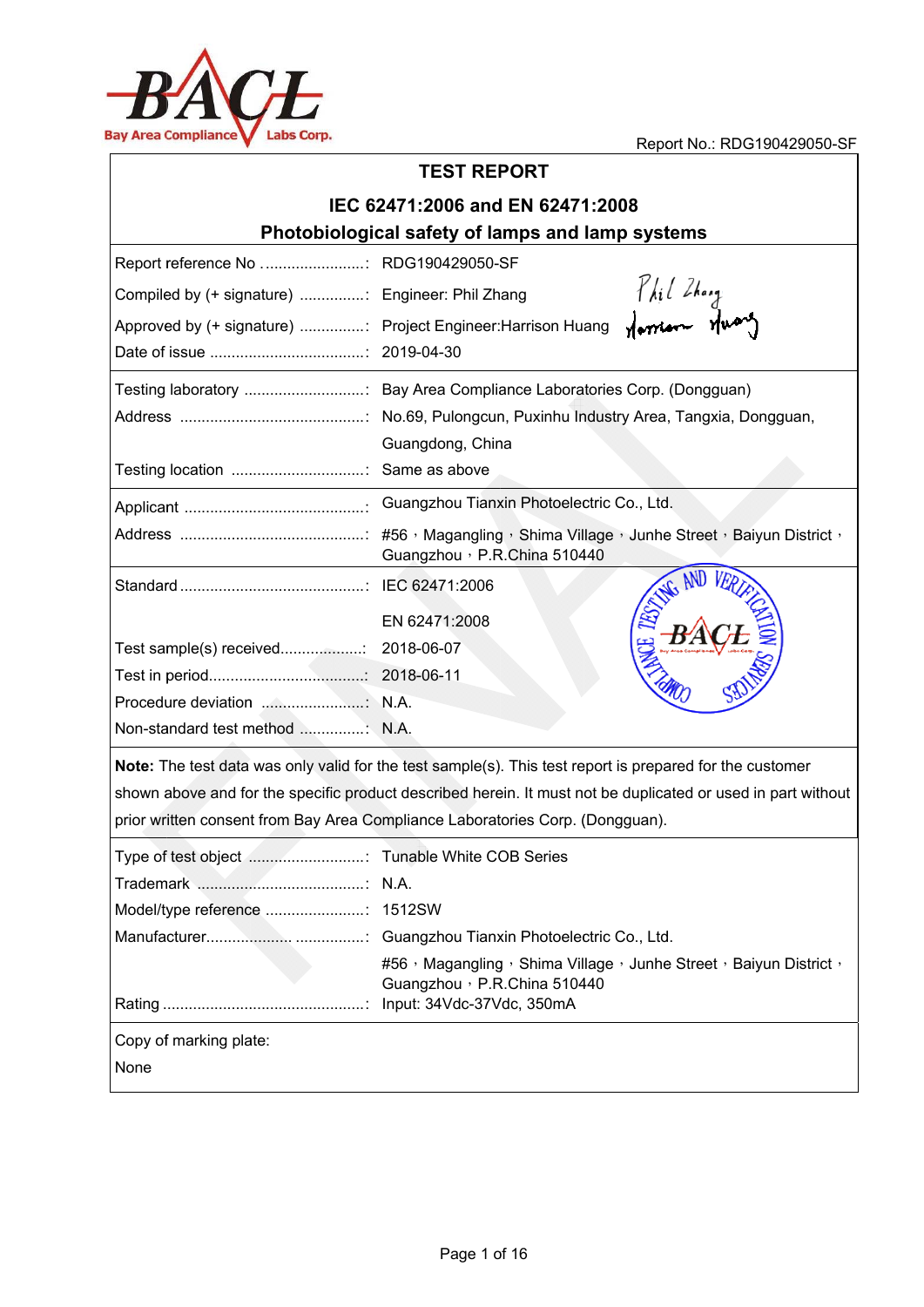

| <b>Test item particulars</b>                           |  |
|--------------------------------------------------------|--|
|                                                        |  |
|                                                        |  |
|                                                        |  |
|                                                        |  |
|                                                        |  |
|                                                        |  |
| Seasoning of lamps according EN standard  No seasoning |  |
|                                                        |  |
|                                                        |  |
|                                                        |  |

#### **Possible test case verdicts**:

#### **General remarks:**

The test results presented in this report relate only to the object tested. This report shall not be reproduced, except in full, without the written approval of the Issuing testing laboratory.

"(See Enclosure #)" refers to additional information appended to the report.

"(See appended table)" refers to a table appended to the report.

Throughout this report a point is used as the decimal separator.

List of test equipment must be kept on file and available for review.

**Remark:** 

**Appendix A - EUT photos Appendix B - Test equipment list** 

#### **General Product Information:**

"EUT" as referred in this report is Tunable White COB Series. Input: 34Vdc-37Vdc, 350mA.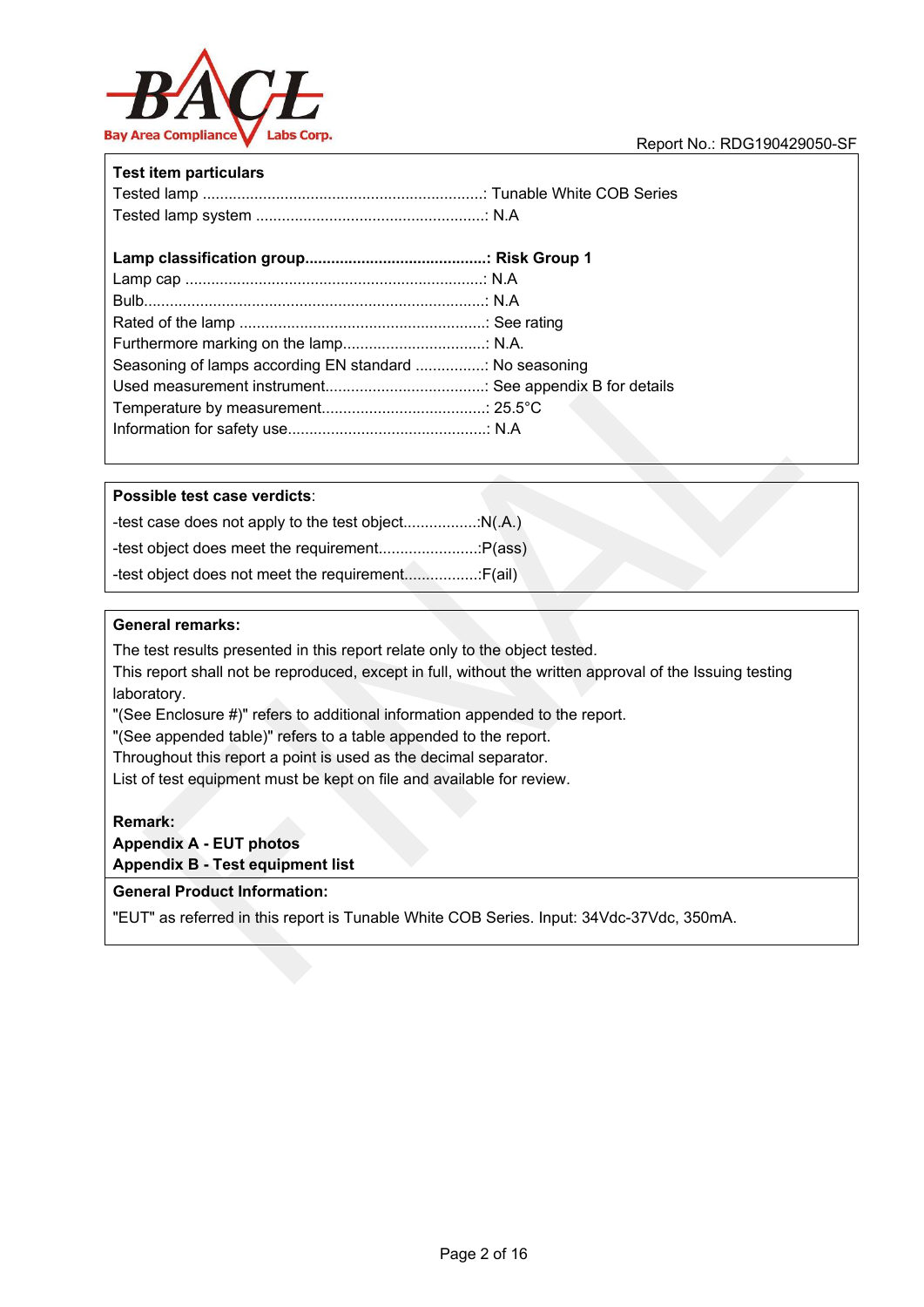

|               |                    | <b>IEC/EN 62471</b> |                 |         |
|---------------|--------------------|---------------------|-----------------|---------|
| <b>Clause</b> | Requirement – Test |                     | Result - Remark | Verdict |

| $\overline{4}$ | <b>EXPOSURE LIMITS</b>                                                                                                                                                                                                                                                                                                                               |                                                                      | P  |
|----------------|------------------------------------------------------------------------------------------------------------------------------------------------------------------------------------------------------------------------------------------------------------------------------------------------------------------------------------------------------|----------------------------------------------------------------------|----|
|                | Contents of the whole Clause 4 of IEC 62471:<br>2006 moved into a new informative Annex ZB                                                                                                                                                                                                                                                           |                                                                      | P  |
|                | Clause 4 replaced by the following:                                                                                                                                                                                                                                                                                                                  |                                                                      | P  |
|                | Limits of the Artificial Optical Radiation have been<br>applied instead of those fixed in IEC 62471: 2006                                                                                                                                                                                                                                            | See Table 6.1                                                        | P  |
| Annex ZB       | <b>EXPOSURE LIMITS</b>                                                                                                                                                                                                                                                                                                                               |                                                                      | P  |
| 4.1            | General                                                                                                                                                                                                                                                                                                                                              |                                                                      | P  |
|                | The exposure limits in this standard is not less<br>than 0,01 ms and not more than any 8-hour period<br>and should be used as guides in the control of<br>exposure                                                                                                                                                                                   |                                                                      | P  |
|                | Detailed spectral data of a light source are<br>generally required only if the luminance of the<br>source exceeds $10^4$ cd $\cdot$ m <sup>-2</sup>                                                                                                                                                                                                  | $>10^4$ cd $\cdot$ m <sup>-2</sup>                                   | P  |
| 4.3            | Hazard exposure limits                                                                                                                                                                                                                                                                                                                               |                                                                      | P  |
| 4.3.1          | Actinic UV hazard exposure limit for the skin and<br>eye                                                                                                                                                                                                                                                                                             |                                                                      | P  |
|                | The exposure limit for effective radiant exposure is<br>30 J.m <sup>-2</sup> within any 8-hour period                                                                                                                                                                                                                                                |                                                                      | P  |
|                | To protect against injury of the eye or skin from<br>ultraviolet radiation exposure produced by a<br>broadband source, the effective integrated spectral<br>irradiance, Es, of the light source shall not exceed<br>the levels defined by:                                                                                                           | $Es=4.6\times10^{-8} W \cdot m^{-2}$                                 | P  |
|                | 400<br>$J \cdot m^{-2}$<br>$E$ s· $t = \sum_{200} \sum_{t} E_{\lambda}(\lambda, t) \cdot S_{uv}(\lambda) \cdot \Delta t \cdot \Delta \Delta$ ≤30                                                                                                                                                                                                     |                                                                      | P  |
|                | The permissible time for exposure to ultraviolet<br>radiation incident upon the unprotected eye or skin<br>shall be computed by:                                                                                                                                                                                                                     |                                                                      | P  |
|                | $t_{\text{max}}$ =30/ $E_{\text{s}}$                                                                                                                                                                                                                                                                                                                 | $t_{\text{max}} = 30/(4.6 \times 10^{-8}) =$<br>$6.52 \times 10^8$ s | P  |
| 4.3.2          | Near-UV hazard exposure limit for eye                                                                                                                                                                                                                                                                                                                |                                                                      | P  |
|                | For the spectral region 315 nm to 400 nm (UV-A)<br>the total radiant exposure to the eye shall not<br>exceed 10000 J.m <sup>-2</sup> for exposure times less than<br>1000s. For exposure times greater than 1000 s<br>(approximately 16 minutes) the UV-A irradiance for<br>the unprotected eye, $E_{UVA}$ , shall not exceed 10<br>$W \cdot m^{-2}$ | See Table 6.1                                                        | P. |
|                | The permissible time for exposure to ultraviolet<br>radiation incident upon the unprotected eye for<br>time less than 1000 s, shall be computed by:                                                                                                                                                                                                  |                                                                      | N  |
|                | $t_{max}$ 410000/E <sub>UVA</sub> s                                                                                                                                                                                                                                                                                                                  |                                                                      | N  |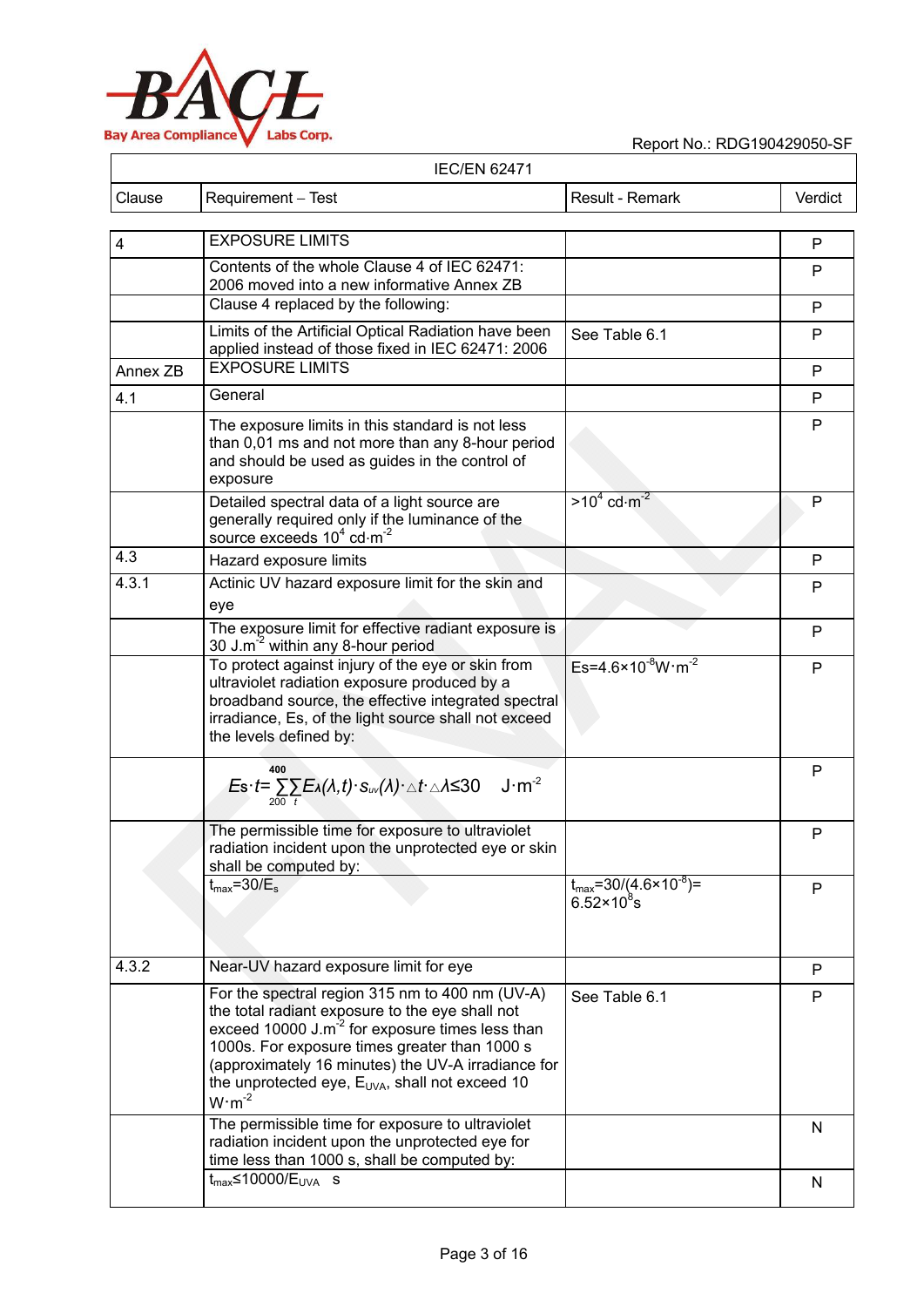

| <b>IEC/EN 62471</b> |                                                                                                                                                                                                                                                                                                 |                                                                 |              |
|---------------------|-------------------------------------------------------------------------------------------------------------------------------------------------------------------------------------------------------------------------------------------------------------------------------------------------|-----------------------------------------------------------------|--------------|
| Clause              | Requirement - Test                                                                                                                                                                                                                                                                              | Result - Remark                                                 | Verdict      |
| 4.3.3               | Retinal blue light hazard exposure limit                                                                                                                                                                                                                                                        |                                                                 | P            |
|                     | To protect against retinal photochemical injury<br>from chronic blue-light exposure, the integrated<br>spectral radiance of the light source weighted<br>against the blue-light hazard function, B(), i.e.,<br>the blue-light weighted radiance, LB, shall not<br>exceed the levels defined by: |                                                                 | P            |
|                     | 700<br>$L_B t = \sum L_A(\lambda, t) \cdot B(\lambda) \cdot \Delta t \cdot \Delta A \le 10^6 \text{ J} \cdot \text{m}^{-2} \cdot \text{sr}^{-1}$                                                                                                                                                |                                                                 | N            |
|                     | 700<br>$W \cdot m^{-2} \cdot sr^{-1}$<br>$L_B = \sum_{300} L_A \cdot B(A) \cdot \triangle A \le 100$                                                                                                                                                                                            | See Table 6.1                                                   | P            |
| 4.3.4               | Retinal blue light hazard exposure limit - small<br>source                                                                                                                                                                                                                                      | $\alpha = 0.0435$                                               | N            |
|                     | Thus the spectral irradiance at the eye $E_{-}$ ,<br>weighted against the blue-light hazard function<br>B() shall not exceed the levels defined by:<br>see table 4.2                                                                                                                            |                                                                 | N            |
|                     | 700<br>$E_{\rm B} \cdot t = \sum_{300} \sum_{t} E_{\lambda}(\lambda, t) \cdot B(\lambda) \cdot \Delta t \cdot \Delta \leq 100 \text{ J} \cdot \text{m}^{-2}$                                                                                                                                    |                                                                 | N            |
|                     | 700<br>$E_B = \sum E_A \cdot B(\lambda) \cdot \triangle A \le 1$ W·m <sup>-2</sup>                                                                                                                                                                                                              |                                                                 | $\mathsf{N}$ |
| 4.3.5               | Retinal thermal hazard exposure limit                                                                                                                                                                                                                                                           |                                                                 | P            |
|                     | To protect against retinal thermal injury, the<br>integrated spectral radiance of the light source, L_,<br>weighted by the burn hazard weighting function<br>$R()$ (from Figure 4.2 and Table 4.2), i.e., the burn<br>hazard weighted radiance, shall not exceed the<br>levels defined by:      |                                                                 | P            |
|                     | 1400<br>$L_{\mathsf{R}} = \sum_{n=2}^{1400} L_{\lambda} \cdot R(\lambda) \cdot \Delta \lambda \leq \frac{50000}{\alpha \cdot t^{0.25}}$<br>$W \cdot m^{-2} \cdot sr^{-1}$                                                                                                                       | See Table 6.1                                                   | P            |
| 4.3.6               | Retinal thermal hazard exposure limit - weak<br>visual stimulus                                                                                                                                                                                                                                 |                                                                 | P            |
|                     | For an infrared heat lamp or any near-infrared<br>source where a weak visual stimulus is inadequate<br>to activate the aversion response, the near infrared<br>(780 nm to 1400 nm) radiance, LIR, as viewed by<br>the eye for exposure times greater than 10 s shall<br>be limited to:          |                                                                 | P            |
|                     | 1400<br>$L_{\text{IR}} = \sum_{780} L_{\lambda} \cdot R(\lambda) \cdot \Delta \lambda \leq \frac{6000}{\alpha}$                                                                                                                                                                                 | W m <sup>-2</sup> sr <sup>-1</sup>   See Table $6.\overline{1}$ | P            |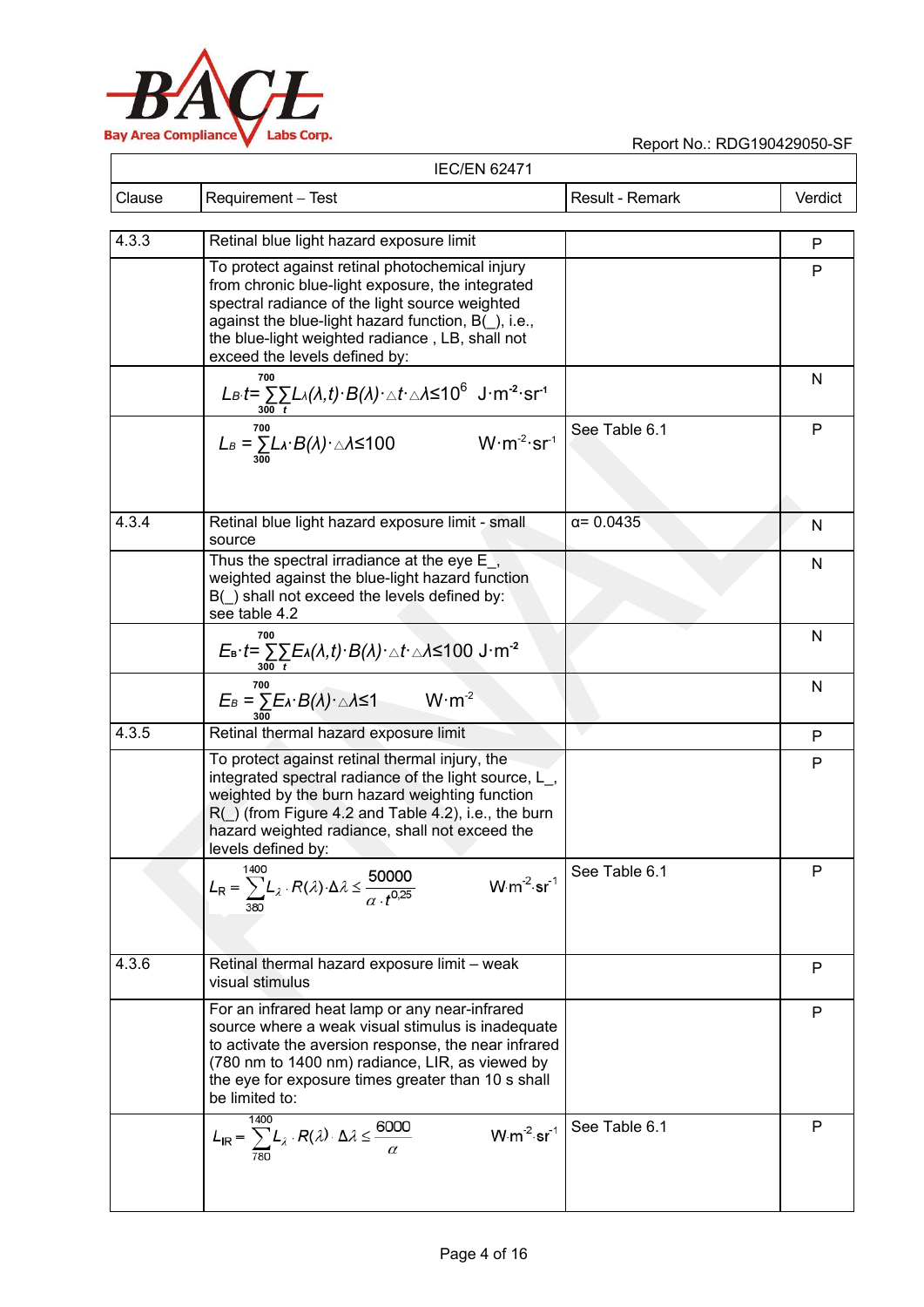

|        | <b>IEC/EN 62471</b>                                                                                                                                                                                                                                                       |                                                                                               |         |
|--------|---------------------------------------------------------------------------------------------------------------------------------------------------------------------------------------------------------------------------------------------------------------------------|-----------------------------------------------------------------------------------------------|---------|
| Clause | Requirement - Test                                                                                                                                                                                                                                                        | Result - Remark                                                                               | Verdict |
|        |                                                                                                                                                                                                                                                                           |                                                                                               |         |
| 4.3.7  | Infrared radiation hazard exposure limits for the<br>eye                                                                                                                                                                                                                  |                                                                                               | P       |
|        | The avoid thermal injury of the cornea and<br>possible<br>delayed effects upon the lens of the eye<br>(cataractogenesis), ocular exposure to infrared<br>radiation, EIR, over the wavelength range 780 nm<br>to 3000 nm, for times less than 1000 s, shall not<br>exceed: |                                                                                               | N       |
|        | 3000<br>$E_{IR} = \sum E_{\lambda} \cdot \Delta \lambda \le 18000 \cdot t^{-0.75}$<br>$W \cdot m^{-2}$                                                                                                                                                                    |                                                                                               | N       |
|        | For times greater than 1000 s the limit becomes:                                                                                                                                                                                                                          |                                                                                               | P       |
|        | 3000<br>$W \cdot m^{-2}$<br>$E_{IR} = \sum_{780} E_{\lambda} \cdot \Delta \lambda \le 100$                                                                                                                                                                                | See Table 6.1                                                                                 | P       |
| 4.3.8  | Thermal hazard exposure limit for the skin                                                                                                                                                                                                                                |                                                                                               | P       |
|        | Visible and infrared radiant exposure (380 nm to<br>3000 nm) of the skin shall be limited to:                                                                                                                                                                             |                                                                                               | P       |
|        | $E_H \cdot t = \sum_{n=2} \sum_i E_{\lambda}(\lambda, t) \cdot \Delta t \cdot \Delta \lambda \leq 20000 \cdot t^{0.25}$                                                                                                                                                   | $E_H$ t=1.8x10<br>$J \text{ m}^2$ $\frac{2 \times 10s}{2.8 \times 10J \text{ m}^2 \text{ s}}$ | P       |

| $\overline{5}$ | MEASUREMENT OF LAMPS AND LAMP<br><b>SYSTEMS</b>                                                                                                                                    |                  | P |
|----------------|------------------------------------------------------------------------------------------------------------------------------------------------------------------------------------|------------------|---|
| 5.1            | Measurement conditions                                                                                                                                                             |                  | P |
|                | Measurement conditions shall be reported as part<br>of the evaluation against the exposure limits and<br>the assignment of risk classification.                                    |                  | P |
| 5.1.1          | Lamp ageing (seasoning)                                                                                                                                                            | 30 min.          | P |
|                | Seasoning of lamps shall be done as stated in the<br>Appropriate EN lamp standard.                                                                                                 |                  | N |
| 5.1.2          | Test environment                                                                                                                                                                   | $25.5^{\circ}$ C | P |
|                | For specific test conditions, see the appropriate<br>EN lamp standard or in absence of such<br>standards, the appropriate national standards or<br>manufacturer's recommendations. |                  | P |
| 5.1.3          | <b>Extraneous radiation</b>                                                                                                                                                        |                  | P |
|                | Careful checks should be made to ensure that<br>extraneous sources of radiation and reflections do<br>not add significantly to the measurement results.                            |                  | P |
| 5.1.4          | Lamp operation                                                                                                                                                                     |                  | P |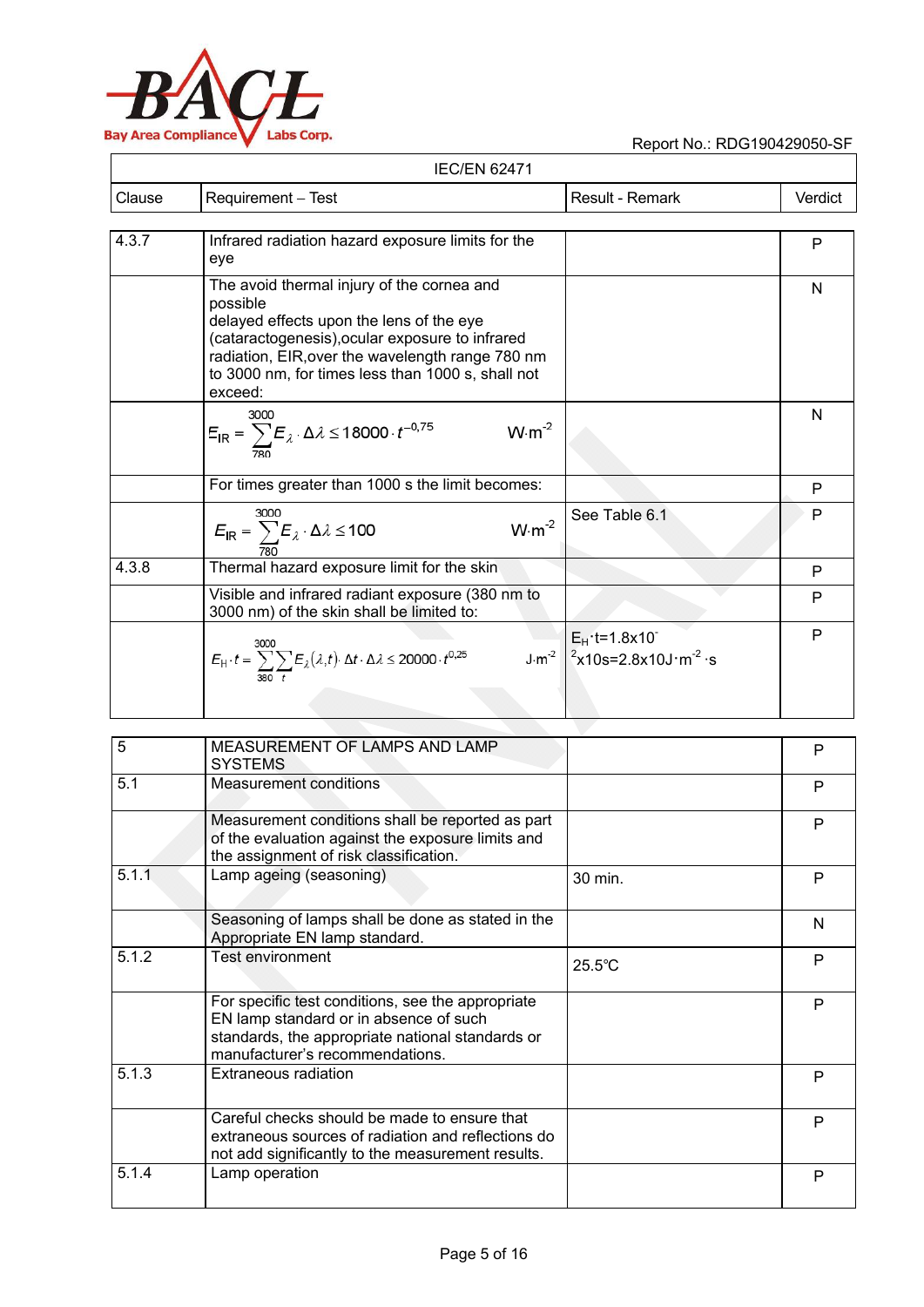

|         | <b>IEC/EN 62471</b>                                                                                                                                                                             |                   |         |
|---------|-------------------------------------------------------------------------------------------------------------------------------------------------------------------------------------------------|-------------------|---------|
| Clause  | Requirement - Test                                                                                                                                                                              | Result - Remark   | Verdict |
|         | Operation of the test lamp shall be provided in                                                                                                                                                 |                   |         |
|         | accordance with:                                                                                                                                                                                |                   | P       |
|         | - the appropriate EN lamp standard, or                                                                                                                                                          |                   | N       |
|         | - the manufacturer' s recommendation                                                                                                                                                            |                   | P       |
| 5.1.5   | Lamp system operation                                                                                                                                                                           |                   | N       |
|         | The power source for operation of the test lamp<br>shall be provided in accordance with:                                                                                                        |                   | N       |
|         | - the appropriate EN standard, or                                                                                                                                                               |                   | N       |
|         | - the manufacturer' s recommendation                                                                                                                                                            |                   | N       |
| 5.2     | Measurement procedure                                                                                                                                                                           |                   | P       |
| 5.2.1   | Irradiance measurements                                                                                                                                                                         |                   | P       |
|         | Minimum aperture diameter 7mm.                                                                                                                                                                  |                   | P       |
|         | Maximum aperture diameter 50 mm.                                                                                                                                                                |                   | P       |
|         | The measurement shall be made in that position of<br>the beam giving the maximum reading.                                                                                                       |                   | P       |
|         | The measurement instrument is adequate<br>calibrated.                                                                                                                                           | See appendix B    | P       |
| 5.2.2   | Radiance measurements                                                                                                                                                                           |                   | P       |
| 5.2.2.1 | Standard method                                                                                                                                                                                 |                   | P       |
|         | The measurements made with an optical system.                                                                                                                                                   |                   | P       |
|         | The instrument shall be calibrated to read in<br>absolute radiant power per unit receiving area and<br>per unit solid angle to acceptance averaged over<br>the field of view of the instrument. |                   | P       |
| 5.2.2.2 | Alternative method                                                                                                                                                                              |                   | N       |
|         | Alternatively to an imaging radiance set-up, an<br>irradiance measurement set-up with a circular field<br>stop placed at the source can be used to perform<br>radiance measurements.            |                   | N       |
| 5.2.3   | Measurement of source size                                                                                                                                                                      |                   | P       |
|         | The determination of $\alpha$ , the angle subtended by a<br>source, requires the determination of the 50%<br>emission points of the source.                                                     | $\alpha = 0.0435$ | P       |
| 5.2.4   | Pulse width measurement for pulsed sources                                                                                                                                                      |                   | N       |
|         | The determination of $\triangle t$ , the nominal pulse<br>duration of a source, requires the determination of<br>the time during which the emission is $>$ 50% of its<br>peak value.            |                   | N       |
| 5.3     | Analysis methods                                                                                                                                                                                |                   | P       |
| 5.3.1   | Weighting curve interpolations                                                                                                                                                                  |                   | N       |
|         | To standardize interpolated values, use linear<br>interpolation on the log of given values to obtain<br>intermediate points at the wavelength intervals<br>desired.                             |                   | N       |
| 5.3.2   | Calculations                                                                                                                                                                                    |                   | P       |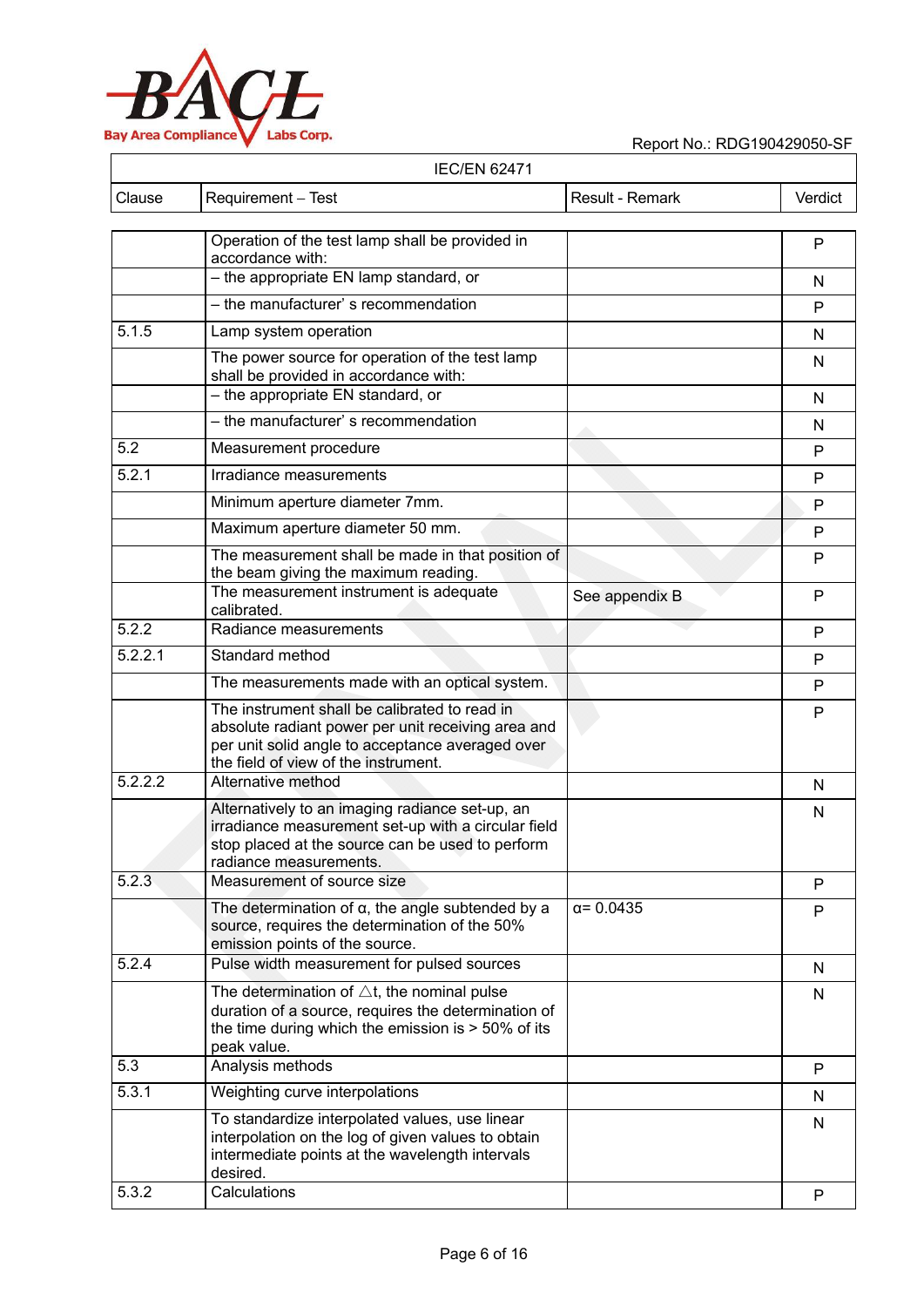

| <b>IEC/EN 62471</b> |                                                                                                                                                                                                                                           |                 |         |
|---------------------|-------------------------------------------------------------------------------------------------------------------------------------------------------------------------------------------------------------------------------------------|-----------------|---------|
| Clause              | Requirement - Test                                                                                                                                                                                                                        | Result - Remark | Verdict |
|                     | The calculation of source hazard values shall be<br>performed by weighting the spectral scan by the<br>appropriate function and calculating the total<br>weighted energy.                                                                 |                 | P       |
| 5.3.3               | Measurement uncertainty                                                                                                                                                                                                                   |                 | P       |
|                     | The quality of all measurement results must be<br>quantified by an analysis of the uncertainty.                                                                                                                                           |                 | P       |
| 6                   | <b>LAMP CLASSIFICATION</b>                                                                                                                                                                                                                |                 | P       |
|                     | For the purposes of this standard it was decided<br>that the values shall be reported as follows:                                                                                                                                         |                 | P       |
|                     | - for lamps intended for general lighting service,<br>the hazard values shall be reported as either<br>irradiance or radiance values at a distance which<br>produces an illuminance of 500 lux, but not at a<br>distance less than 200 mm |                 | N       |
|                     | - for all other light sources, including pulsed lamp<br>sources, the hazard values shall be reported at<br>a distance of 200 mm                                                                                                           |                 | P       |
| 6.1                 | Continuous wave lamps                                                                                                                                                                                                                     |                 | P       |
| 6.1.1               | <b>Exempt Group</b>                                                                                                                                                                                                                       |                 | N       |
|                     | In the except group are lamps, which does not<br>pose any photobiological hazard. The requirement<br>is met by any lamp that does not pose:                                                                                               |                 | N       |
|                     | - an actinic ultraviolet hazard (ES) within 8-hours<br>exposure (30000 s), nor                                                                                                                                                            |                 | N       |
|                     | - a near-UV hazard (EUVA) within 1000 s, (about<br>16 min), nor                                                                                                                                                                           |                 | N       |
|                     | - a retinal blue-light hazard (LB) within 10000 s<br>(about $2,8$ h), nor                                                                                                                                                                 |                 | N       |
|                     | $-$ a retinal thermal hazard (LR) within 10 s, nor                                                                                                                                                                                        |                 | N       |
|                     | $-$ an infrared radiation hazard for the eye (EIR)<br>within 1000 s                                                                                                                                                                       |                 | N       |
| 6.1.2               | Risk Group 1 (Low-Risk)                                                                                                                                                                                                                   |                 | P       |
|                     | In this group are lamps, which exceeds the limits<br>for the except group but that does not pose:                                                                                                                                         |                 | P       |
|                     | - an actinic ultraviolet hazard (ES) within 10000 s,<br>nor                                                                                                                                                                               |                 | P       |
|                     | - a near ultraviolet hazard (EUVA) within 300 s,<br>nor                                                                                                                                                                                   |                 | P       |
|                     | - a retinal blue-light hazard (LB) within 100 s, nor                                                                                                                                                                                      |                 | P       |
|                     | $-$ a retinal thermal hazard (LR) within 10 s, nor                                                                                                                                                                                        |                 | P       |
|                     | - an infrared radiation hazard for the eye (EIR)<br>within 100 s                                                                                                                                                                          |                 | P       |
|                     | Lamps that emit infrared radiation without a strong<br>visual stimulus and do not pose a near-infrared<br>retinal hazard (LIR), within 100 s are in Risk Group<br>1.                                                                      |                 | P       |
| 6.1.3               | Risk Group 2 (Moderate-Risk)                                                                                                                                                                                                              |                 | N       |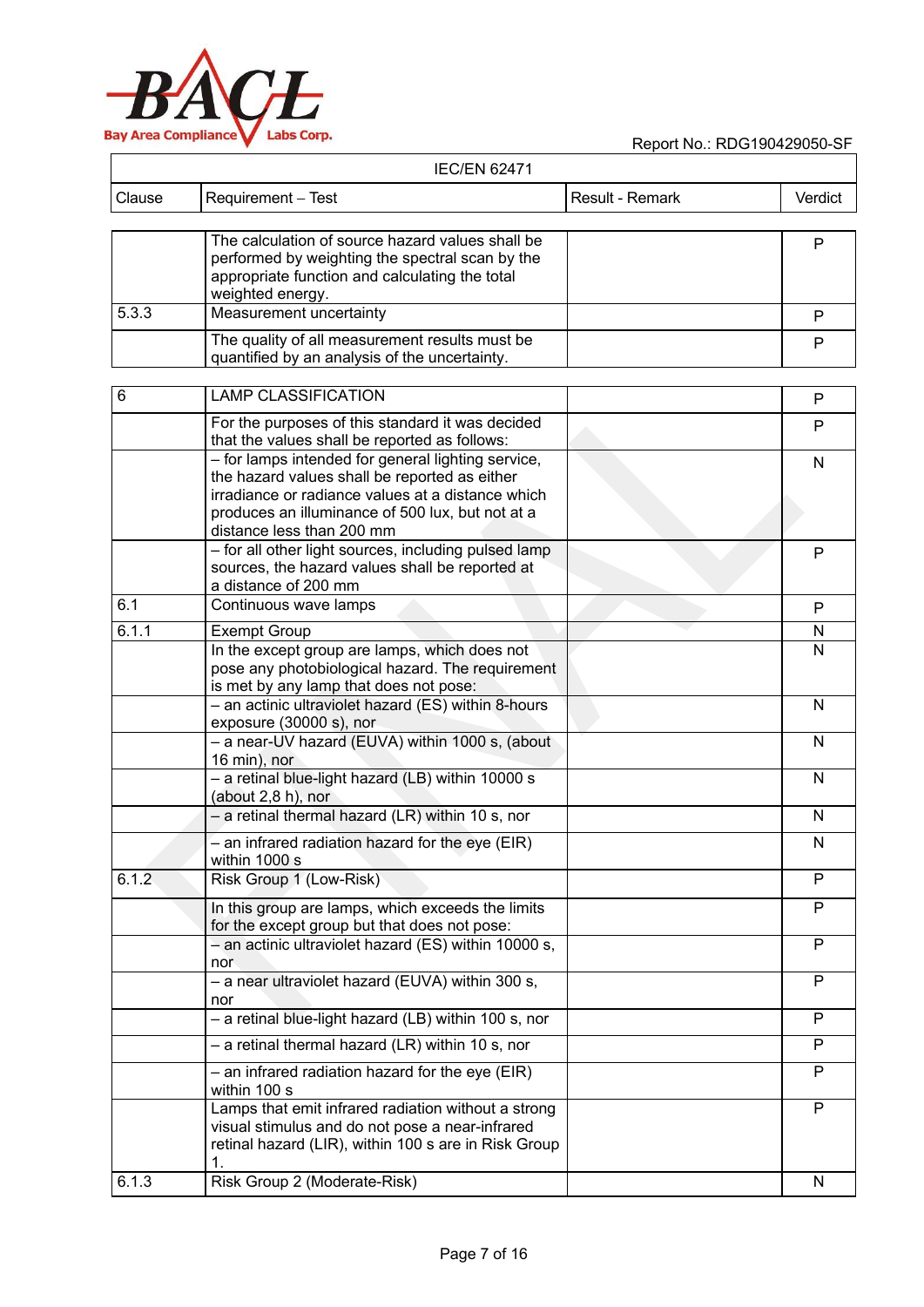

|               | <b>IEC/EN 62471</b> |                 |         |
|---------------|---------------------|-----------------|---------|
| <b>Clause</b> | Requirement – Test  | Result - Remark | Verdict |

|       | This requirement is met by any lamp that exceeds<br>the limits for Risk Group 1, but that does not pose:                                                                                                                                                                | N              |
|-------|-------------------------------------------------------------------------------------------------------------------------------------------------------------------------------------------------------------------------------------------------------------------------|----------------|
|       | - an actinic ultraviolet hazard (ES) within 1000 s<br>exposure, nor                                                                                                                                                                                                     | N              |
|       | - a near ultraviolet hazard (EUVA) within 100 s,<br>nor                                                                                                                                                                                                                 | $\mathsf{N}$   |
|       | - a retinal blue-light hazard (LB) within 0,25 s                                                                                                                                                                                                                        | $\mathsf{N}$   |
|       | (aversion response), nor<br>$-$ a retinal thermal hazard (LR) within 0,25 s                                                                                                                                                                                             | $\mathsf{N}$   |
|       | (aversion response), nor<br>$-$ an infrared radiation hazard for the eye (EIR)<br>within 10 s                                                                                                                                                                           | $\overline{N}$ |
|       | Lamps that emit infrared radiation without a strong<br>visual stimulus and do not pose a near-infrared<br>retinal hazard (LIR), within 10 s are in Risk Group<br>2.                                                                                                     | N              |
| 6.1.4 | Risk Group 3 (High-Risk)                                                                                                                                                                                                                                                | N              |
|       | Lamps which exceed the limits for Risk Group 2<br>are in Group 3.                                                                                                                                                                                                       | $\mathsf{N}$   |
| 6.2   | <b>Pulsed lamps</b>                                                                                                                                                                                                                                                     | N              |
|       | Pulse lamp criteria shall apply to a single pulse<br>and to any group of pulses within 0,25 s.                                                                                                                                                                          | $\overline{N}$ |
|       | A pulsed lamp shall be evaluated at the highest<br>nominal energy loading as specified by the<br>manufacturer.                                                                                                                                                          | N              |
|       | The risk group determination of the lamp being<br>tested shall be made as follows:                                                                                                                                                                                      | $\mathsf{N}$   |
|       | - a lamp that exceeds the exposure limit shall be<br>classified as belonging to Risk Group 3 (High-<br>Risk)                                                                                                                                                            | $\mathsf{N}$   |
|       | - for single pulsed lamps, a lamp whose weighted<br>radiant exposure or weighted radiance does is<br>below the EL shall be classified as belonging to<br>the Exempt Group                                                                                               | N              |
|       | - for repetitively pulsed lamps, a lamp whose<br>weighted radiant exposure or weighted radiance<br>dose is below the EL, shall be evaluated using<br>the continuous wave risk criteria discussed in<br>clause 6.1, using time averaged values of the<br>pulsed emission | N              |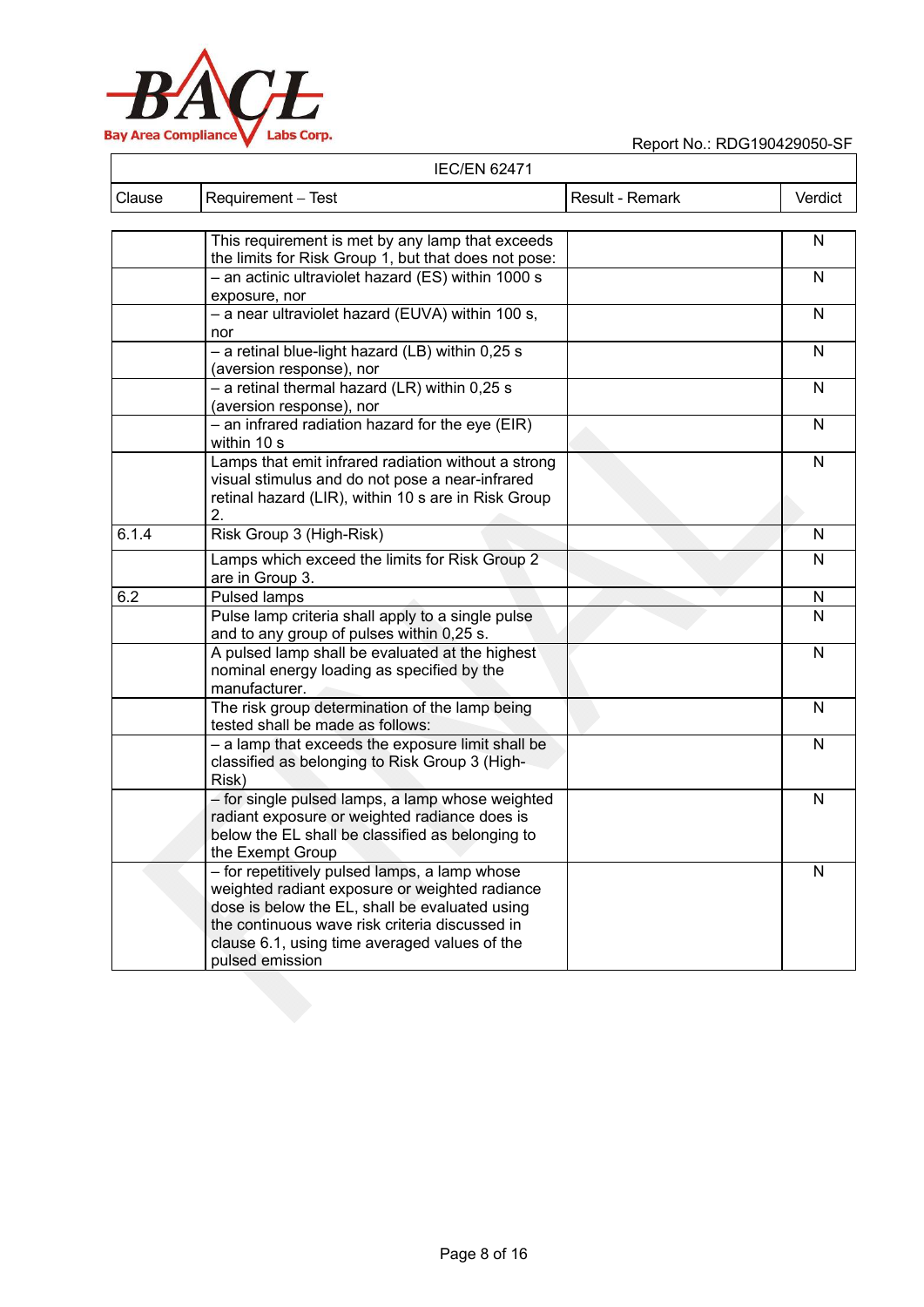

Report No.: RDG190429050-SF

| <b>IEC/EN 62471</b> |                    |  |                 |         |  |  |
|---------------------|--------------------|--|-----------------|---------|--|--|
| <b>Clause</b>       | Requirement – Test |  | Result - Remark | Verdict |  |  |

| Spectral weighting function for assessing ultraviolet hazards for skin and eye |                                                |                     |                                                |  |  |
|--------------------------------------------------------------------------------|------------------------------------------------|---------------------|------------------------------------------------|--|--|
| Wavelength <sup>®</sup><br>λ, nm                                               | <b>UV hazard function</b><br>$S_{uv}(\lambda)$ | Wavelength<br>λ, nm | <b>UV hazard function</b><br>$S_{uv}(\lambda)$ |  |  |
| 200                                                                            | 0,030                                          | $313*$              | 0,006                                          |  |  |
| 205                                                                            | 0,051                                          | 315                 | 0,003                                          |  |  |
| 210                                                                            | 0,075                                          | 316                 | 0,0024                                         |  |  |
| 215                                                                            | 0,095                                          | 317                 | 0,0020                                         |  |  |
| 220                                                                            | 0,120                                          | 318                 | 0,0016                                         |  |  |
| 225                                                                            | 0,150                                          | 319                 | 0,0012                                         |  |  |
| 230                                                                            | 0,190                                          | 320                 | 0,0010                                         |  |  |
| 235                                                                            | 0,240                                          | 322                 | 0,00067                                        |  |  |
| 240                                                                            | 0,300                                          | 323                 | 0,00054                                        |  |  |
| 245                                                                            | 0,360                                          | 325                 | 0,00050                                        |  |  |
| 250                                                                            | 0,430                                          | 328                 | 0,00044                                        |  |  |
| 254*                                                                           | 0,500                                          | 330                 | 0,00041                                        |  |  |
| 255                                                                            | 0,520                                          | 333*                | 0,00037                                        |  |  |
| 260                                                                            | 0,650                                          | 335                 | 0,00034                                        |  |  |
| 265                                                                            | 0,810                                          | 340                 | 0,00028                                        |  |  |
| 270                                                                            | 1,000                                          | 345                 | 0,00024                                        |  |  |
| 275                                                                            | 0,960                                          | 350                 | 0,00020                                        |  |  |
| 280*                                                                           | 0,880                                          | 355                 | 0,00016                                        |  |  |
| 285                                                                            | 0,770                                          | 360                 | 0,00013                                        |  |  |
| 290                                                                            | 0,640                                          | 365*                | 0,00011                                        |  |  |
| 295                                                                            | 0,540                                          | 370                 | 0,000093                                       |  |  |
| 297*                                                                           | 0,460                                          | 375                 | 0,000077                                       |  |  |
| 300                                                                            | 0,300                                          | 380                 | 0,000064                                       |  |  |
| $303*$                                                                         | 0,120                                          | 385                 | 0,000053                                       |  |  |
| 305                                                                            | 0,060                                          | 390                 | 0,000044                                       |  |  |
| 308                                                                            | 0,026                                          | 395                 | 0,000036                                       |  |  |
| 310                                                                            | 0,015                                          | 400                 | 0,000030                                       |  |  |
|                                                                                |                                                |                     |                                                |  |  |

1 Wavelengths chosen are representative: other values should be obtained by logarithmic interpolation at intermediate wavelengths.

\* Emission lines of a mercury discharge spectrum.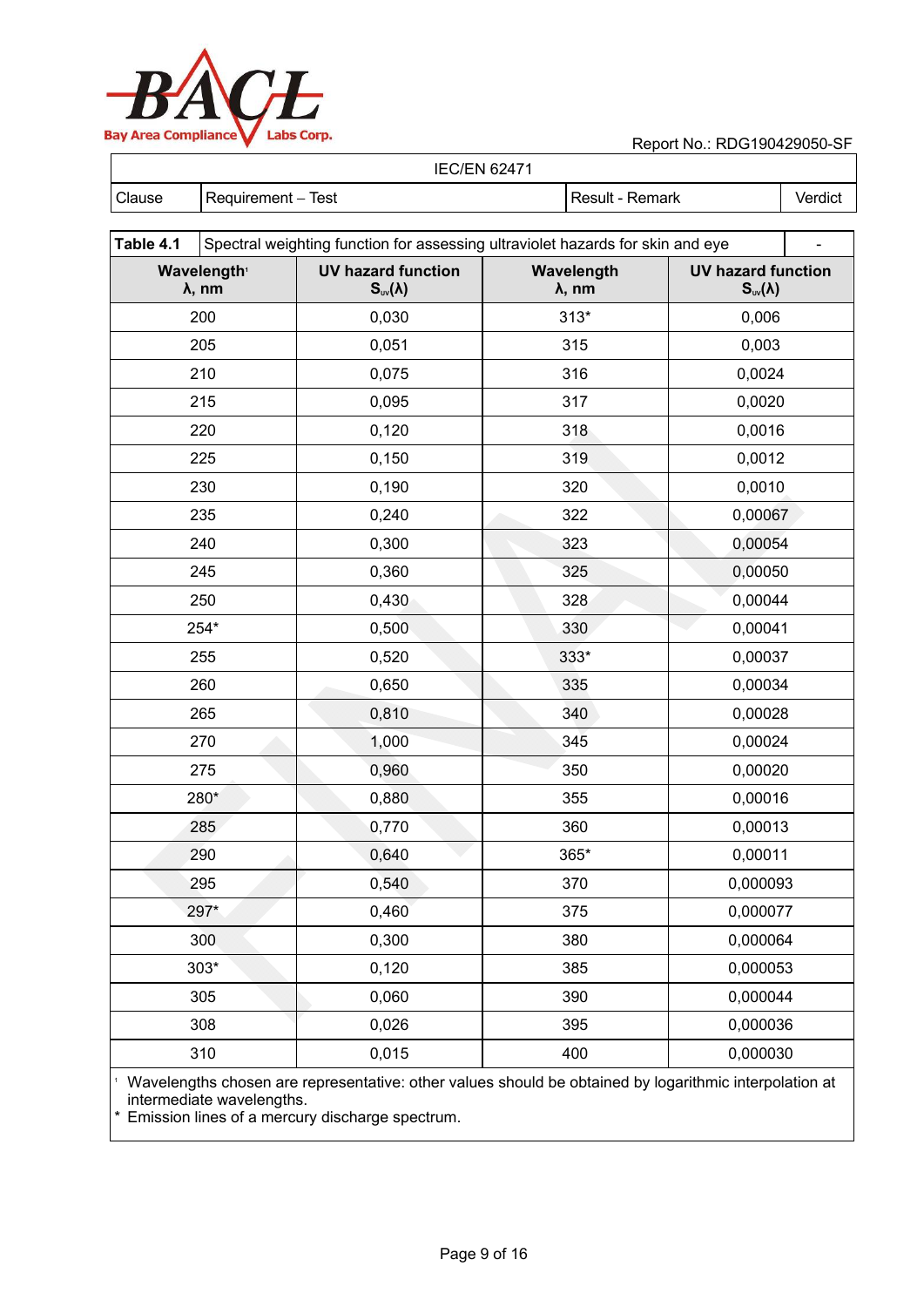

 $\overline{\phantom{a}}$ 

## Report No.: RDG190429050-SF

#### IEC/EN 62471

| ILVLIY UZ <del>T</del> I |          |  |  |  |  |  |  |
|--------------------------|----------|--|--|--|--|--|--|
| $\cap$ lause             | ēst<br>- |  |  |  |  |  |  |
|                          |          |  |  |  |  |  |  |

| Table 4.2 | optical sources           | Spectral weighting functions for assessing retinal hazards from broadband                               |                                              |
|-----------|---------------------------|---------------------------------------------------------------------------------------------------------|----------------------------------------------|
|           | Wavelength                | <b>Blue-light hazard function</b>                                                                       | <b>Burn hazard function</b>                  |
| nm        |                           | B()                                                                                                     | R()                                          |
|           | 300                       | 0,01                                                                                                    | $\qquad \qquad \blacksquare$                 |
|           | 305                       | 0,01                                                                                                    |                                              |
| 310       |                           | 0,01                                                                                                    | $\blacksquare$                               |
|           | 315                       |                                                                                                         | $\blacksquare$                               |
|           | 320                       | 0,01                                                                                                    | $\blacksquare$                               |
|           | 325                       | 0,01                                                                                                    | $\blacksquare$                               |
|           | 330                       | 0,01                                                                                                    | $\blacksquare$                               |
|           |                           | 0,01                                                                                                    | $\blacksquare$                               |
|           | 335                       | 0,01                                                                                                    | $\blacksquare$                               |
|           | 340                       | 0,01                                                                                                    | $\blacksquare$                               |
|           | 345                       | 0,01                                                                                                    | $\blacksquare$                               |
|           | 350                       | 0,01                                                                                                    | $\blacksquare$                               |
|           | 355                       | 0,01                                                                                                    | $\blacksquare$                               |
|           | 360                       | 0,01                                                                                                    | -                                            |
|           | 365                       | 0,01                                                                                                    | $\overline{\phantom{a}}$                     |
|           | 370                       | 0,01                                                                                                    | $\overline{\phantom{a}}$                     |
|           | 375                       | 0,01                                                                                                    | $\blacksquare$                               |
|           | 380                       | 0,01                                                                                                    | 0,1                                          |
|           | 385                       | 0,013                                                                                                   | 0,13                                         |
|           | 390                       | 0,025                                                                                                   | 0,25                                         |
|           | 395                       | 0,05                                                                                                    | 0,5                                          |
|           | 400                       | 0, 10                                                                                                   | 1,0                                          |
|           | 405                       | 0,20                                                                                                    | 2,0                                          |
|           | 410                       | 0,40                                                                                                    | 4,0                                          |
|           | 415                       | 0,80                                                                                                    | 8,0                                          |
|           | 420                       | 0,90                                                                                                    | 9,0                                          |
|           | 425                       | 0,95                                                                                                    | 9,5                                          |
|           | 430                       | 0,98                                                                                                    | 9,8                                          |
|           | 435                       | 1,00                                                                                                    | 10,0                                         |
|           | 440                       | 1,00                                                                                                    | 10,0                                         |
|           | 445                       | 0,97                                                                                                    | 9,7                                          |
|           | 450                       | 0,94                                                                                                    | 9,4                                          |
|           | 455                       | 0,90                                                                                                    | 9,0                                          |
|           | 460                       | 0,80                                                                                                    | 8,0                                          |
|           | 465                       | 0,70                                                                                                    | 7,0                                          |
|           | 470                       | 0,62                                                                                                    | 6,2                                          |
|           | 475                       | 0,55                                                                                                    | 5,5                                          |
|           | 480                       | 0,45                                                                                                    | 4,5                                          |
|           | 485                       | 0,40                                                                                                    | 4,0                                          |
|           | 490                       | 0,22                                                                                                    | 2,2                                          |
|           | 495                       | 0, 16                                                                                                   | 1,6                                          |
|           | 500-600                   | $10^{[(450-\lambda)/50]}$                                                                               | 1,0                                          |
|           |                           |                                                                                                         | 1,0                                          |
| 600-700   |                           | 0,001                                                                                                   | $10^{[(700 - \lambda)/500]}$                 |
| 700-1050  |                           | 0,013                                                                                                   |                                              |
|           | 1050-1150                 | 0,025                                                                                                   | 0,2<br>$0,2.\overline{100.02(1150-\lambda)}$ |
|           | 1150-1200                 | 0,05                                                                                                    |                                              |
|           | 1200-1400                 | 0, 10                                                                                                   | 0,02                                         |
|           | intermediate wavelengths. | * Wavelengths chosen are representative: other values should be obtained by logarithmic interpolationat |                                              |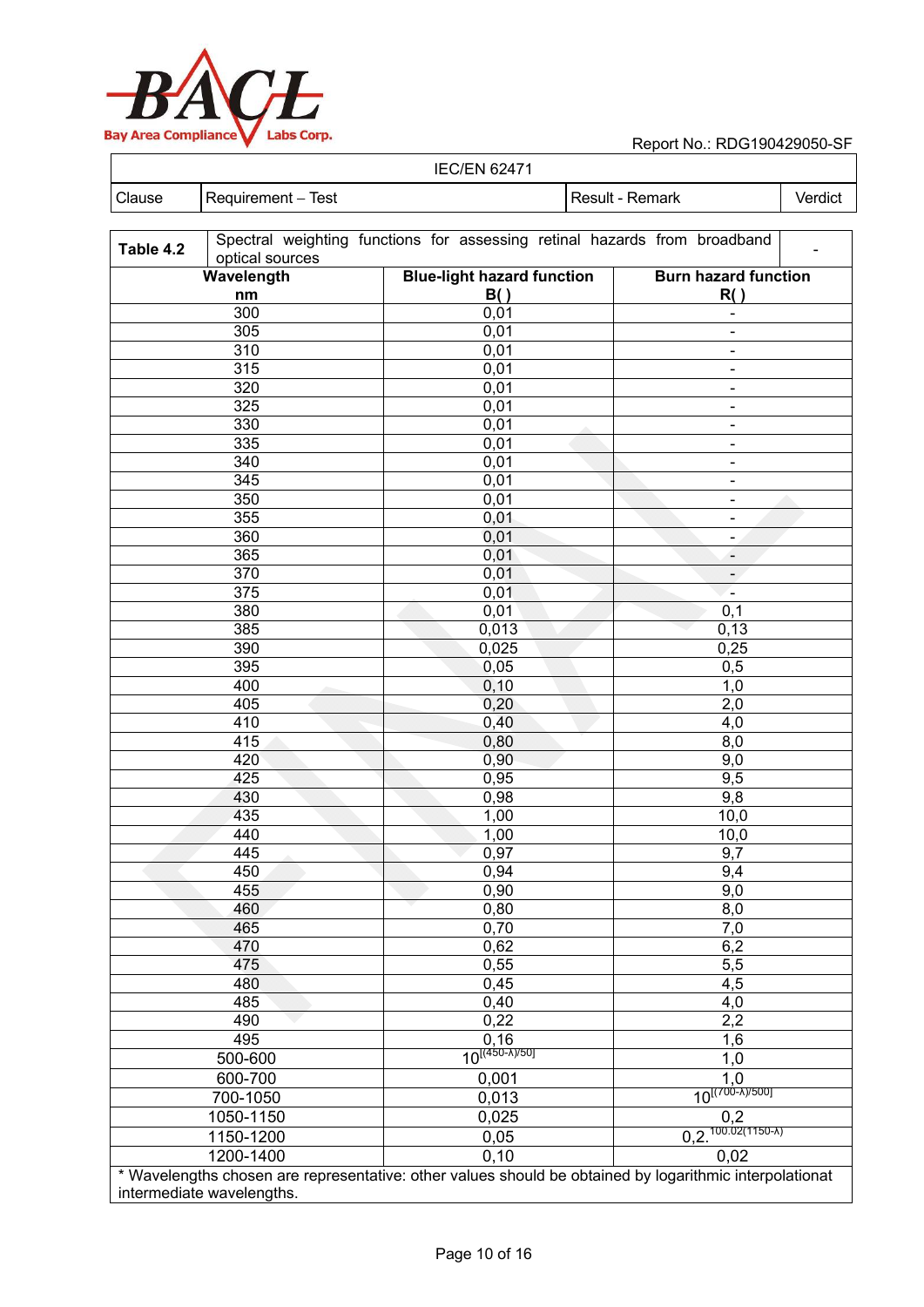

| <b>IEC/EN 62471</b> |  |
|---------------------|--|
|---------------------|--|

Clause Requirement – Test Result - Result - Remark Verdict

\* Emission lines of a mercury discharge spectrum.

| Table 5.4                       | Summary of the ELs for the surface of the skin or cornea (irradiance<br>based values) |              |                                          |                                  |                                                               |
|---------------------------------|---------------------------------------------------------------------------------------|--------------|------------------------------------------|----------------------------------|---------------------------------------------------------------|
| <b>Hazard</b><br><b>Name</b>    | <b>Relevant</b><br>Wavelength<br>Range nm<br>equation                                 |              | <b>Explosure</b><br>aperture<br>rad(deg) | Limiting<br>aperture<br>rad(deg) | <b>EL</b> in items<br>of constant<br>irradiance<br>$W.m^{-2}$ |
| <b>Actinic UV</b><br>skin & eye | $E_{\rm S}$ = $\sum E_{\lambda}$ · S( $\lambda$ )<br>$\cdot$ $\Delta\lambda$          | $200 - 400$  | < 30000                                  | 1,4(80)                          | 30/t                                                          |
| Eye UV-A                        | $E_{UVA} = \sum E_{\lambda}$ •<br>Δλ                                                  | $315 - 400$  | ≤1000<br>>1000                           | 1,4(80)                          | 10000/t<br>10                                                 |
| Blue-light<br>small source      | $E_B = \sum E_{\lambda} \cdot B(\lambda)$<br>$\cdot$ $\Delta\lambda$                  | $300 - 700$  | ≤100<br>>100                             | < 0.011                          | 100/t<br>1,0                                                  |
| Eye IR                          | $E_{IR} = \sum E_{\lambda} \cdot \Delta \lambda$                                      | 780 - 3000   | ≤1000<br>>1000                           | 1,4(80)                          | 18000/t <sup>0,75</sup><br>100                                |
| Skin thermal                    | $E_H = \sum E_{\lambda} \cdot \Delta \lambda$                                         | $380 - 3000$ | < 10                                     | $2\pi$ sr                        | 20000/t <sup>0,75</sup>                                       |
|                                 |                                                                                       |              |                                          |                                  |                                                               |

| Table 5.5                                       | Summary of the ELs for the retina (radiance based values)             |                        |                                                        |                                                                        |                                                                       |  |
|-------------------------------------------------|-----------------------------------------------------------------------|------------------------|--------------------------------------------------------|------------------------------------------------------------------------|-----------------------------------------------------------------------|--|
| <b>Hazard</b><br><b>Name</b>                    | <b>Relevant</b><br>equation                                           | Wavelength<br>Range nm | <b>Explosure</b><br>duration<br><b>Sec</b>             | <b>Field of view</b><br>radians                                        | <b>EL</b> in terms<br>of constant<br>radiance<br>$W.m^{-2}.sr^{-1}$   |  |
| <b>Blue light</b>                               | $L_{B} = \sum L_{\lambda} \cdot B(\lambda) \cdot$<br>$\Delta\lambda$  | $300 - 700$            | $0,25 - 10$<br>$10 - 100$<br>100-10000<br>$\geq 10000$ | $0,011 \cdot \sqrt{(t/10)}$<br>0,011<br>$0.0011 \cdot \sqrt{t}$<br>0,1 | $10^6/t$<br>$10^6/t$<br>$10^6/t$<br>100                               |  |
| Retinal<br>thermal                              | $L_R = \sum L_{\lambda} \cdot R(\lambda)$ .<br>Δλ                     | $380 - 1400$           | < 0.25<br>$0,25 - 10$                                  | 0,0017<br>$0,011 \cdot \sqrt{(t/10)}$                                  | $50000/(\alpha \cdot t)$<br>0,25,<br>$50000/(\alpha \cdot t)$<br>0,25 |  |
| Retinal<br>thermal<br>(weak visual<br>stimulus) | $L_{IR} = \sum L_{\lambda} \cdot R(\lambda)$<br>$\cdot \Delta\lambda$ | $780 - 1400$           | > 10                                                   | 0,011                                                                  | 6000/a                                                                |  |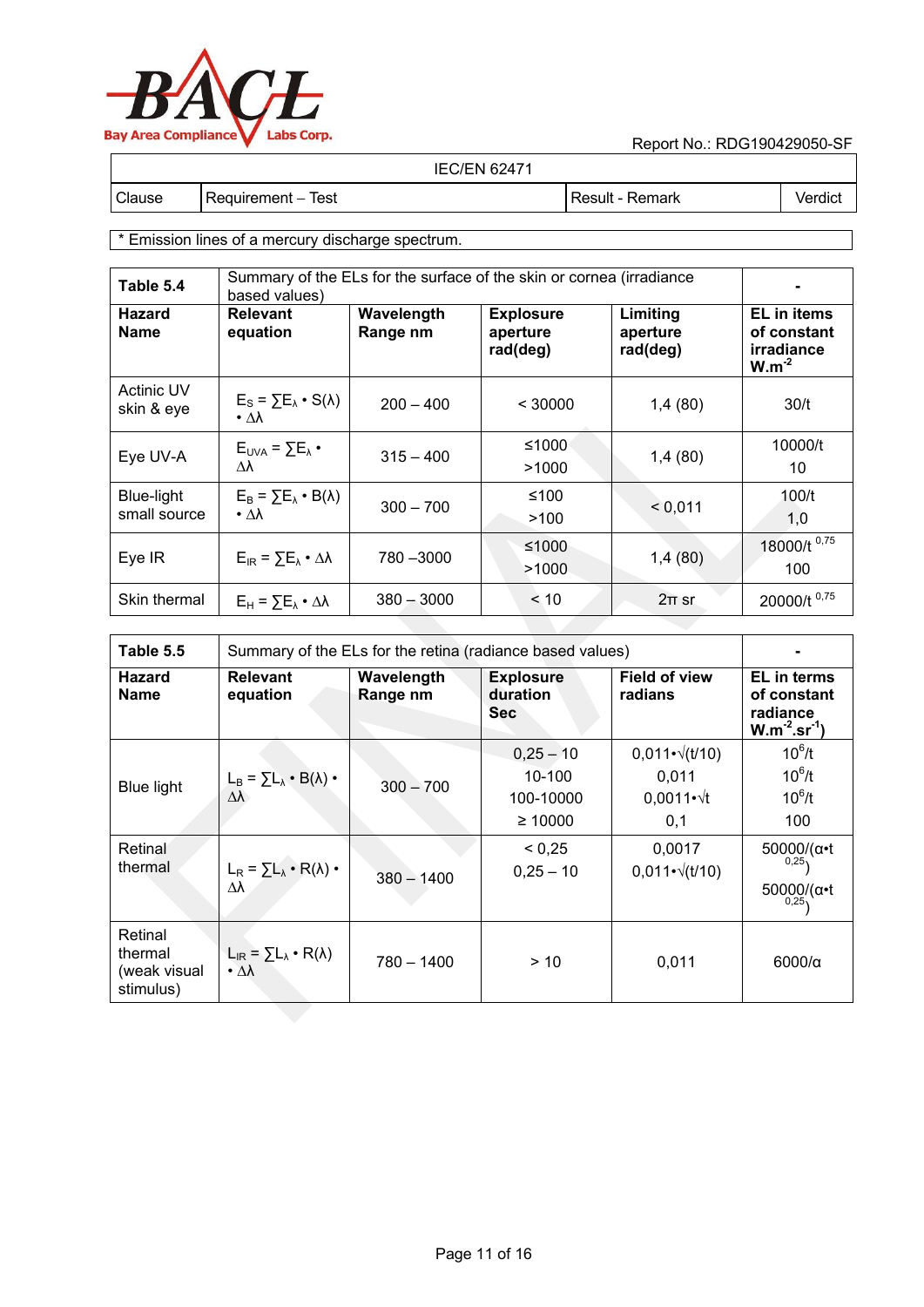

Report No.: RDG190429050-SF

| /EN 62471<br>$\triangle$ if<br>IEC/ |                                      |                      |                     |  |  |
|-------------------------------------|--------------------------------------|----------------------|---------------------|--|--|
| Clause                              | <b>Test</b><br>Requirement<br>$\sim$ | · Remark<br>Result - | $\cdots$<br>Verdict |  |  |

#### For IEC 62471:

| Table 6.1                                     | Emission limits for risk groups of continuous wave lamps |                    |             |                                       |                |                                       |                              |                                      | P                        |
|-----------------------------------------------|----------------------------------------------------------|--------------------|-------------|---------------------------------------|----------------|---------------------------------------|------------------------------|--------------------------------------|--------------------------|
|                                               | Action                                                   |                    |             | Exempt                                |                | Low risk                              |                              |                                      | Mod risk                 |
| <b>Risk</b>                                   | spectrum                                                 | <b>Units</b>       | Symbol      | Limit                                 | Result         | Limit                                 | Result                       | Limit                                | Result                   |
| <b>Actinic UV</b>                             | $Suv(\lambda)$                                           | $W.m^{-2}$         | $E_{\rm S}$ | 0.001                                 | $\overline{a}$ | 0.003                                 | $4.6 \times 10^{-8}$         | 0.03                                 |                          |
| Near UV                                       |                                                          | $W.m^{-2}$         | $E_{UVA}$   | 10                                    |                | 33                                    | $1.3 \times 10^{-3}$         | 100                                  | $\overline{\phantom{a}}$ |
| <b>Blue light</b>                             | $B(\lambda)$                                             | $W.m^{-2}.sr^{-1}$ | $L_{B}$     | 100                                   |                | 10000                                 | $8.61x10^3$                  | 4000000                              | $\overline{\phantom{a}}$ |
| Blue light, small<br>source                   | $B(\lambda)$                                             | $W.m^{-2}$         | $E_B$       | 1.0                                   |                | 1.0                                   |                              | 400                                  | $\overline{\phantom{a}}$ |
| <b>Retinal thermal</b>                        | $R(\lambda)$                                             | $W.m^{-2}.sr^{-1}$ | $L_{R}$     | $28000/\alpha$<br>$(\alpha = 0.0435)$ |                | $28000/\alpha$<br>$(\alpha = 0.0435)$ | $1.1x10^5$                   | 71000/α<br>$(\alpha = 0.0435)$       |                          |
| Retinal thermal,<br>Weak visual<br>stimulus** | $R(\lambda)$                                             | $W.m^{-2}.sr^{-1}$ | $L_{IR}$    | $6000/\alpha$<br>$(\alpha = 0.0435)$  |                | $6000/\alpha$<br>$(\alpha = 0.0435)$  | 5.6 $\times$ 10 <sup>1</sup> | $6000/\alpha$<br>$(\alpha = 0.0435)$ |                          |
| IR radiation<br>Eye                           |                                                          | $W.m^{-2}$         | $E_{IR}$    | 100                                   |                | 570                                   | 4.4                          | 3200                                 |                          |

\* Small source defined as one withα< 0,011 radian. Averaging field of view at 10000 s is 0,1 radian.

\*\* Involves evaluation of non-GLS source

NOTE The action functions: see Table 4.1 and Table 4.2

The applicance apertuer diameters: see 4.2.1

The limitations for the angular subtenses: see 4.2.2

The related measurement condition 5.2.3 and the range of acceptance angles: see Table 5.5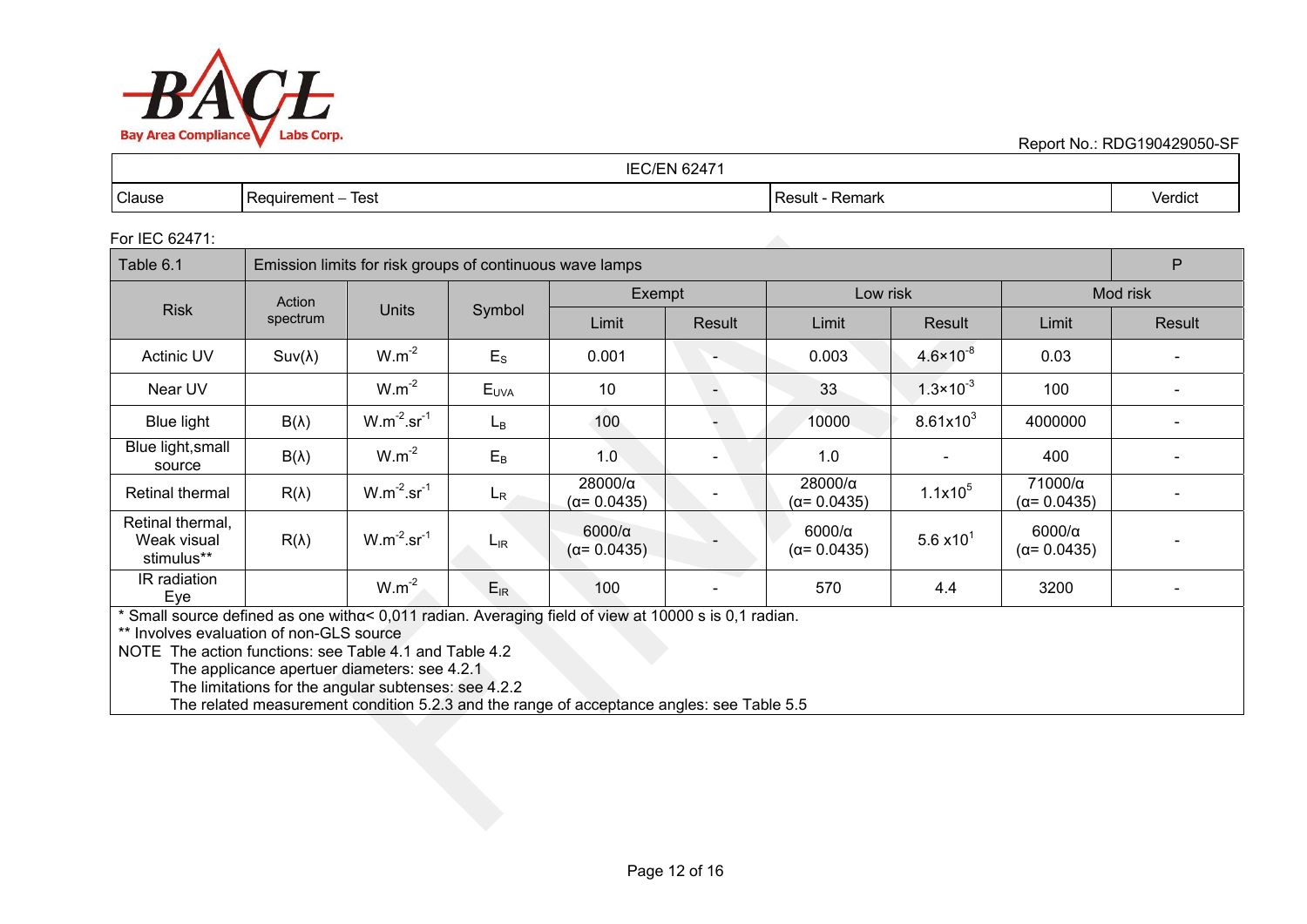

Report No.: RDG190429050-SF

| 16247'<br>$\triangle$ if<br>∗N⊦ |                                |                    |         |  |  |
|---------------------------------|--------------------------------|--------------------|---------|--|--|
| Clause                          | <b>Test</b><br>  Requirement – | Result -<br>Remark | Verdict |  |  |

#### For EN 62471:

| Table 6.1                                     | Emission limits for risk groups of continuous wave lamps based on Directive(2006/25/EC) |                    |             |                                       |        |                                      |                              |                                       | P                        |
|-----------------------------------------------|-----------------------------------------------------------------------------------------|--------------------|-------------|---------------------------------------|--------|--------------------------------------|------------------------------|---------------------------------------|--------------------------|
|                                               | Action                                                                                  |                    |             | Exempt                                |        | Low risk                             |                              | Mod risk                              |                          |
| <b>Risk</b>                                   | spectrum                                                                                | Units              | Symbol      | Limit                                 | Result | Limit                                | Result                       | Limit                                 | Result                   |
| Actinic UV                                    | $Suv(\lambda)$                                                                          | $W.m^{-2}$         | $E_{\rm S}$ | 0.001                                 |        | 0.003                                | $4.3 \times 10^{-4}$         | 0.03                                  |                          |
| Near UV                                       |                                                                                         | $W.m^{-2}$         | $E_{UVA}$   | 0.33                                  |        | 33                                   | $1.3 \times 10^{-3}$         | 100                                   |                          |
| Blue light                                    | $B(\lambda)$                                                                            | $W.m^{-2}.sr^{-1}$ | $L_{B}$     | 100                                   |        | 10000                                | $8.63x10^{3}$                | 4000000                               | $\overline{\phantom{a}}$ |
| Blue light, small<br>source                   | $B(\lambda)$                                                                            | $W.m^{-2}$         | $E_B$       | 0.01                                  |        | 1.0                                  | $\overline{\phantom{a}}$     | 400                                   | $\overline{\phantom{a}}$ |
| Retinal thermal                               | $R(\lambda)$                                                                            | $W.m^{-2}.sr^{-1}$ | $L_{R}$     | $28000/\alpha$<br>$(\alpha = 0.0435)$ |        | $28000/\alpha$<br>(α=0.0435)         | $1.1x10^5$                   | $71000/\alpha$<br>$(\alpha = 0.0435)$ |                          |
| Retinal thermal,<br>Weak visual<br>stimulus** | $R(\lambda)$                                                                            | $W.m^{-2}.sr^{-1}$ | $L_{IR}$    | $6000/\alpha$<br>$(\alpha = 0.0435)$  |        | $6000/\alpha$<br>$(\alpha = 0.0435)$ | 4.7 $\times$ 10 <sup>1</sup> | $6000/\alpha$<br>$(\alpha = 0.0435)$  |                          |
| IR radiation<br>Eye                           |                                                                                         | $W.m^{-2}$         | $E_{IR}$    | 100                                   |        | 570                                  | 4.4                          | 3200                                  | $\overline{\phantom{0}}$ |

\* Small source defined as one withα< 0,011 radian. Averaging field of view at 10000 s is 0,1 radian.

\*\* Involves evaluation of non-GLS source

NOTE The action functions: see Table 4.1 and Table 4.2

The applicance apertuer diameters: see 4.2.1

The limitations for the angular subtenses: see 4.2.2

The related measurement condition 5.2.3 and the range of acceptance angles: see Table 5.5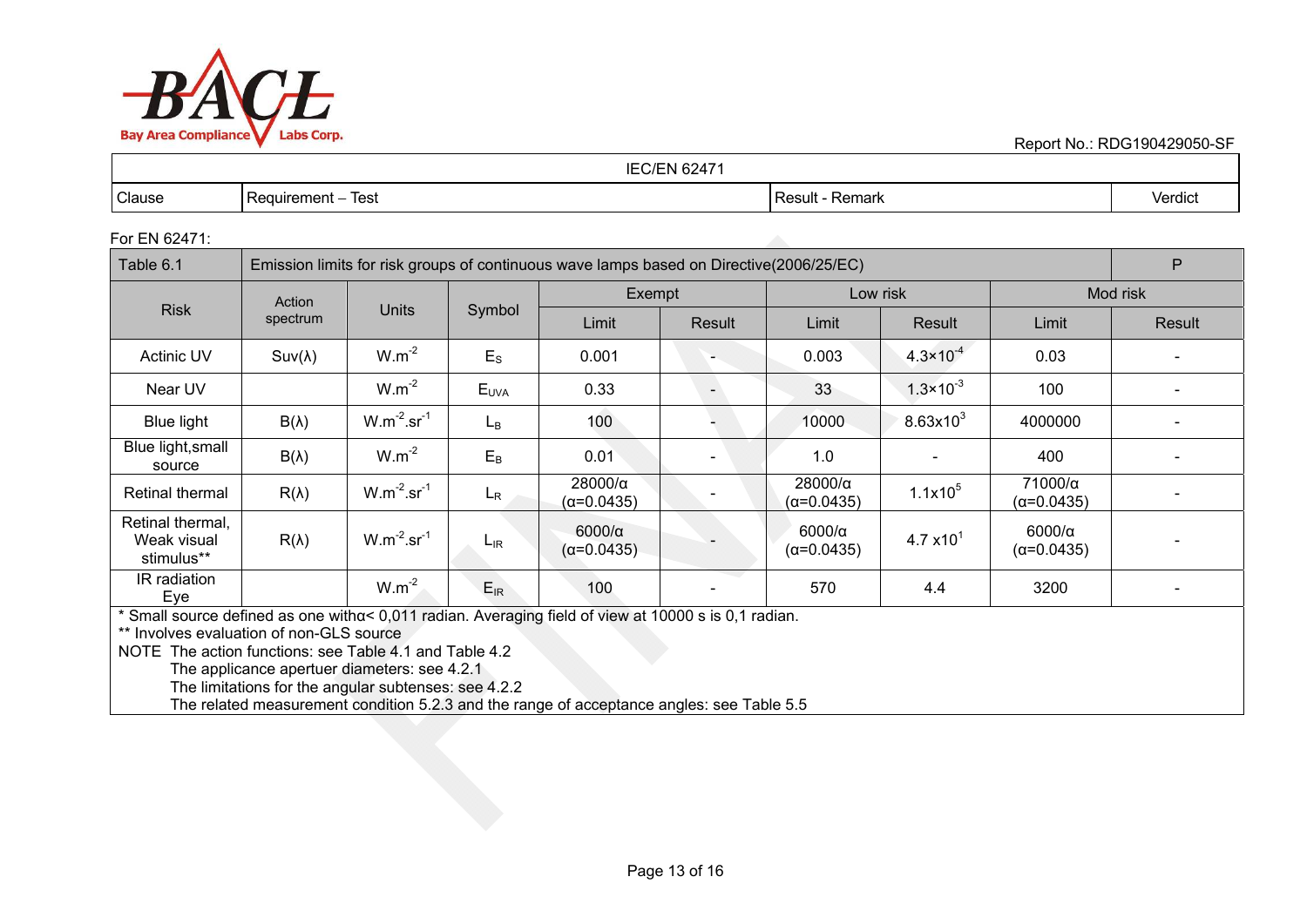





## For EN 62471

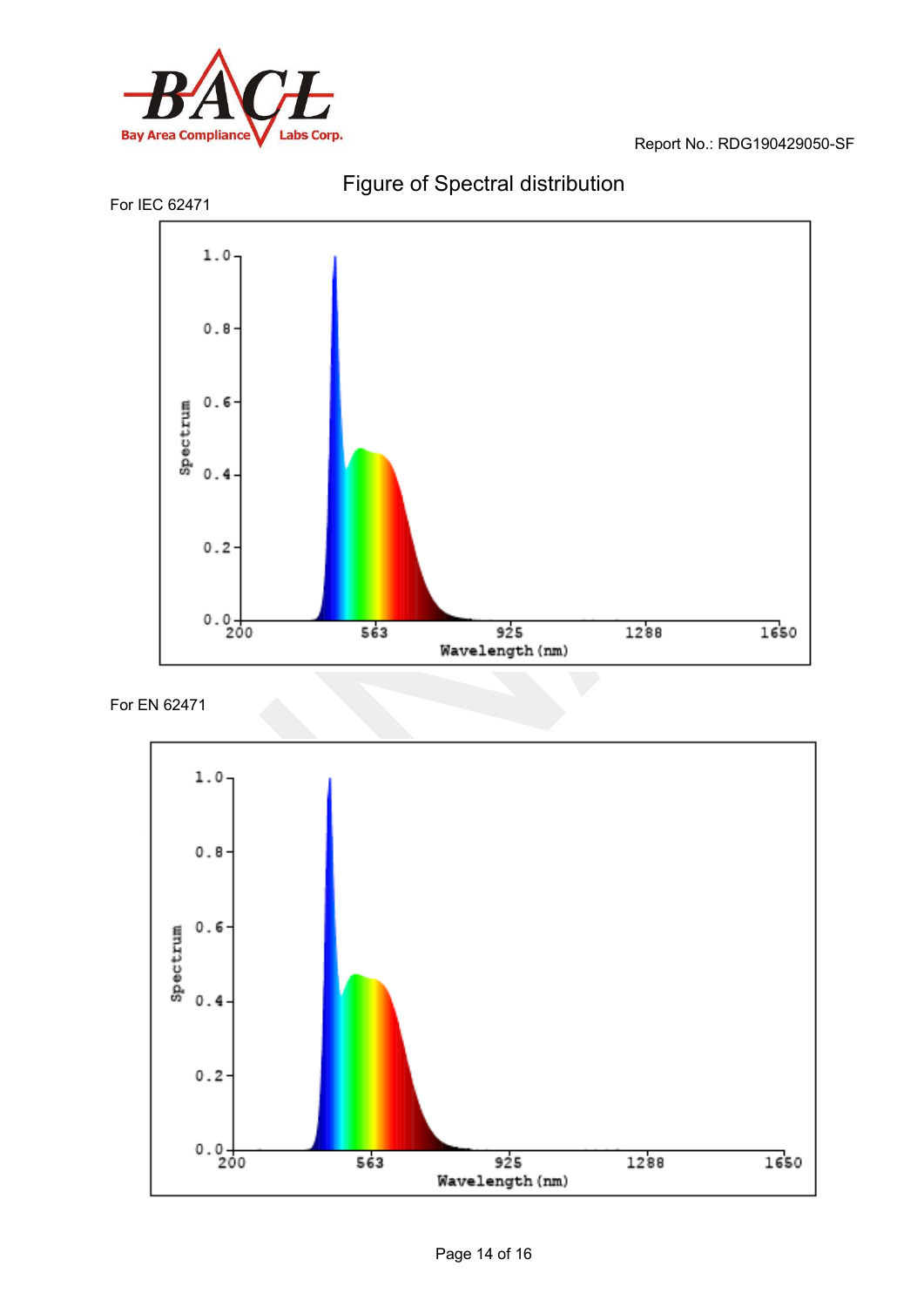

## Appendix A - EUT Photos

#### **The overall view of EUT**